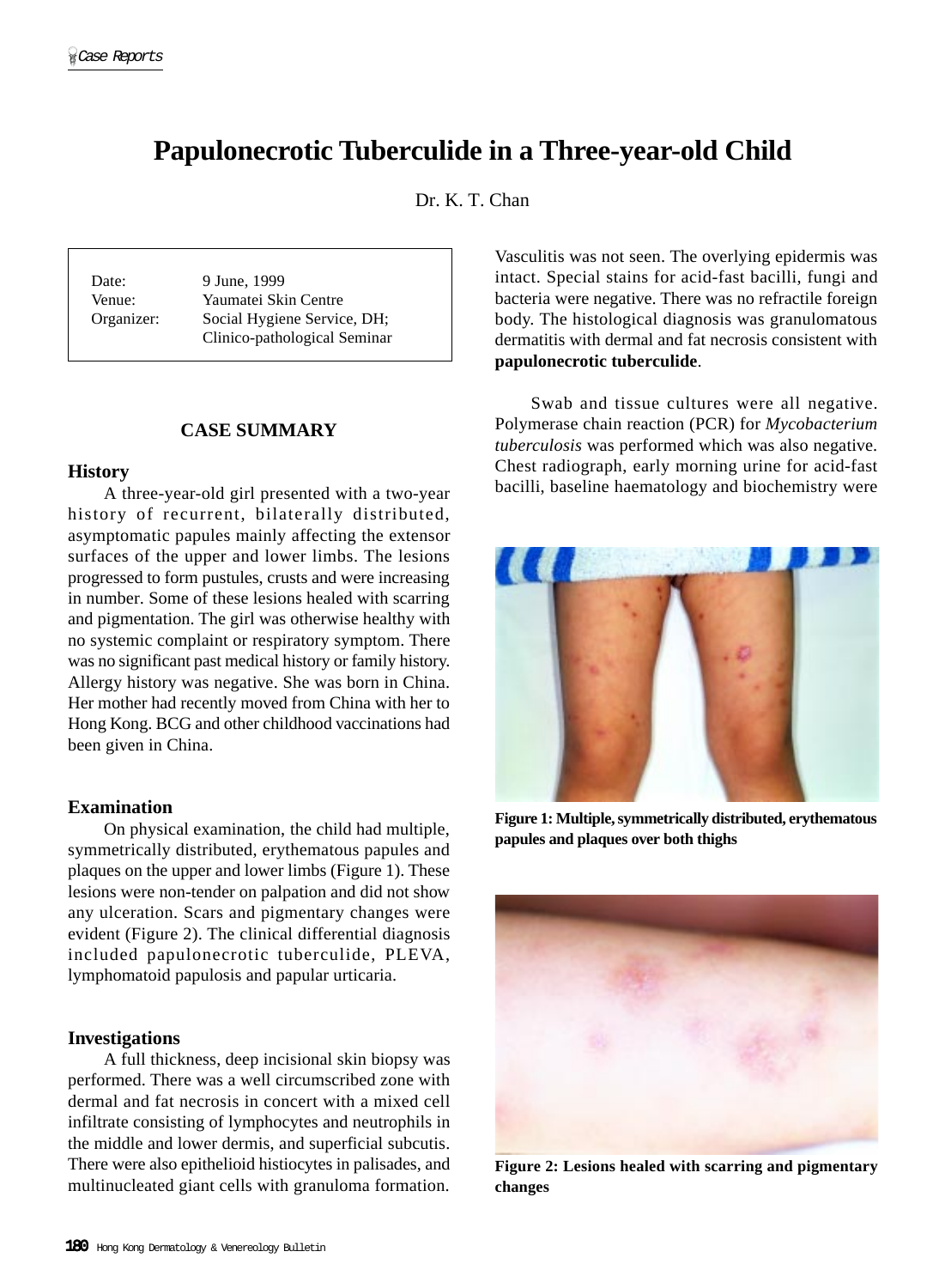all negative. Tuberculin test (Mantoux test) performed by the chest physician was strongly positive. It showed an induration of >15mm after 48 hours. The diagnosis was papulonecrotic tuberculide.

#### **Management**

Once the diagnosis was confirmed, antituberculous multi-drug therapy (MDT) was started. This included pyrazinamide (25mg/kg/day), rifampicin (10mg/kg/day), and isoniazid (5mg/kg/day). The minimum duration of therapy was for six months. Her parents had given full consent on the above MDT regime. She showed good compliance with the regime. On subsequent follow-up examination, some of the lesions subsided with residual scarring and pigmentary changes but some persisted. Overall, general health remained good and there was no new lesion.

# **A REVIEW OF PAPULONECROTIC TUBERCULIDE (PNT)**

The concept of tuberculide was first introduced by Darier in 1896. Later, Pautrier established that papulonecrotic tuberculide was a tuberculosis associated condition.

The current belief is that the tuberculide is a cutaneous autoimmune type IV hypersensitivity reaction to the bloodstream dissemination of mycobacterial fragments. The criteria for defining a true tuberculide are as follows:

1. Evidence of tuberculosis elsewhere showing

granulomatous inflammation in the skin biopsy.

- 2. A strongly reactive tuberculin test.
- 3. Resolution of the lesions with systemic antituberculous therapy. $1$

Although many conditions have been suggested to be tuberculides, only the conditions erythema induratum of Bazin (EIB), papulonecrotic tuberculide (PNT) and lichen scrofulosorum (LS) are considered to be genuine tuberculides (Table 1).

#### **Epidemiology**

Papulonecrotic tuberculide is a rare condition. It is more often seen in areas where *Mycobacterium tuberculosis* infections are prevalent, e.g. South Africa, India, South East Asia including Hong Kong. PNT is more often reported in adults than in children. Apart from a few isolated case reports, only one study in South Africa reported a series of 8 children presented with PNT.2 In this series, there was a male to female ratio of 2:1. The mean age of the patients was 47.5 months and the median time from onset of lesions to diagnosis was four weeks. In a 10-year retrospective survey on the incidence of cutaneous tuberculosis in Hong Kong from 1983 to 1992, PNT accounted for only 4.0% of all cases of cutaneous tuberculosis diagnosed within this period.3 The total number of patients diagnosed to have PNT in this survey was seven and they were all adults. Their age ranged from 18 to 43 years with a mean of 29 years. In this study, 85.2% of all cutaneous tuberculosis were tuberculides, in which EIB was the commonest, PNT ranked second and LS third. True cutaneous tuberculosis other than tuberculides like LV, TVC and SFD were all declining in incidence in Hong Kong.

| Inoculation tuberculosis   | • Tuberculous chancre          |  |
|----------------------------|--------------------------------|--|
| (exogenous source)         | • Tuberculosis verrucosa cutis |  |
|                            | • Lupus vulgaris (some)        |  |
| Secondary tuberculosis     | • Scrofuloderma                |  |
| (endogenous source)        | • Orificial tuberculosis       |  |
| Haematogenous tuberculosis | • Acute miliary tuberculosis   |  |
|                            | • Lupus vulgaris (some)        |  |
|                            | • Tuberculous gumma            |  |
| Tuberculides               | • Papulonecrotic tuberculide   |  |
|                            | • Erythema induratum of Bazin  |  |
|                            | • Lichen scrofulosorum         |  |
| Other                      | • BCG-related complications    |  |
|                            |                                |  |

**Table 1. Classification of cutaneous tuberculosis2**